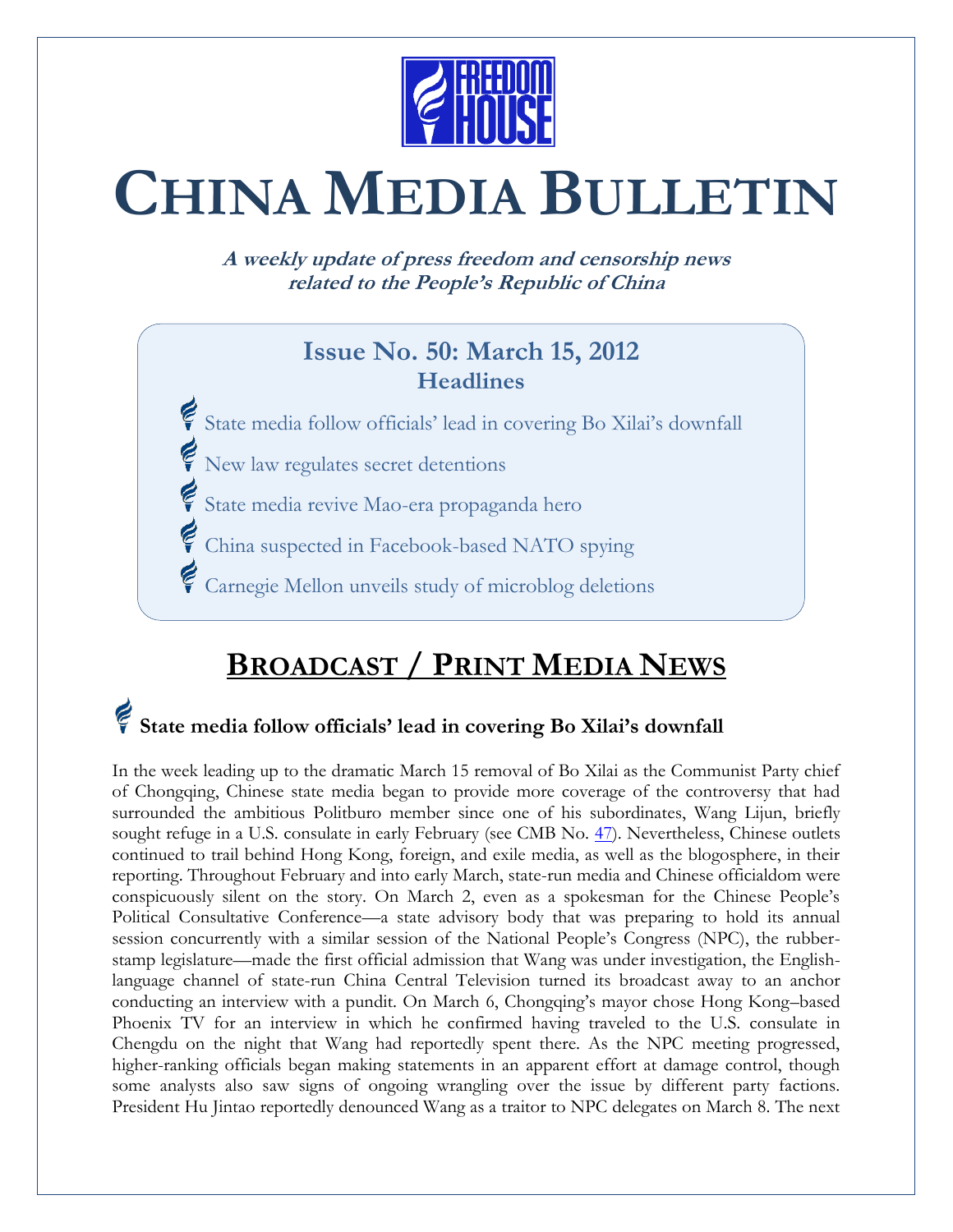day, in a rare admission of fault by a top party official, Bo conceded at a press conference that he had been "negligent" in his supervision of Wang. Finally, at another news conference on March 14 as the NPC session ended, Premier Wen Jiabao urged Chongqing's party committee and municipal government to seriously reflect on the Wang incident and learn lessons from it. News of Bo's ouster came in a terse March 15 announcement via the official Xinhua news agency, which provided few details. Given the opacity of the underlying political battle, it was not immediately clear how China's censors would handle discussion of Bo in traditional or online media in the days to come.

- **Wall Street Journal 3/2/2012: [New details on Chongqing drama, not fit for TV](http://blogs.wsj.com/chinarealtime/2012/03/02/new-details-on-chongqing-drama-not-fit-for-tv/)**
- **Wall Street Journal 3/6/2012: [Chongqing mayor reveals role in drama outside U.S.](http://blogs.wsj.com/chinarealtime/2012/03/06/chongqing-mayor-reveals-role-in-drama-outside-u-s-consulate)  [consulate](http://blogs.wsj.com/chinarealtime/2012/03/06/chongqing-mayor-reveals-role-in-drama-outside-u-s-consulate)**
- **Asia Times 3/6/2012: [Hu draws blood in Wang Lijun scandal](http://www.atimes.com/atimes/China/NC06Ad02.html)**
- **New York Times 3/9/2012: [An ambitious Chinese party chief admits his failure to](http://www.nytimes.com/2012/03/10/world/asia/bo-xilai-an-ambitious-chinese-party-chief-admits-failure.html)  [oversee an aide](http://www.nytimes.com/2012/03/10/world/asia/bo-xilai-an-ambitious-chinese-party-chief-admits-failure.html)**
- **Xinhua 3/14/2012: [Premier Wen presses Chongqing authorities to reflect on Wang](http://news.xinhuanet.com/english/china/2012-03/14/c_131466824.htm)  [Lijun incident](http://news.xinhuanet.com/english/china/2012-03/14/c_131466824.htm)**
- **New York Times 3/15/2012: [Party ousts Chinese regional chief, halting his rise](http://www.nytimes.com/2012/03/16/world/asia/bo-xilai-ousted-from-communist-party-post-in-china.html)**
- **Xinhua 3/15/2012: [Zhang Dejiang replaces Bo Xilai as Chongqing Party chief](http://news.xinhuanet.com/english/china/2012-03/15/c_131468566.htm)**

## **New law regulates secret detentions**

On March 8, in a decision that reflected Chinese authorities' increasing use of incommunicado detention to silence dissent, the National People's Congress (NPC) passed revisions to the Criminal Procedure Law that allow police to detain individuals at undisclosed locations for up to six months without charge if they are suspected of endangering national security, involvement in terrorism, or major corruption. Family members are to be notified within 24 hours that a person is in detention, but police are not required to tell them where or for what reason. Chinese authorities routinely invoke national security to punish journalists, lawyers, and online activists for speech that is critical of the government or that reveals human rights abuses. Official media like the *China Daily* focused on other amendments passed the same day that added some new rights protections in less politically sensitive cases. The difference highlights the Chinese leadership's bifurcated attitude toward law enforcement, whereby it accepts the need for greater adherence to international standards in "ordinary" criminal cases, but allows and even encourages more arbitrary treatment of individuals whose actions are seen as threats to the Communist Party's legitimacy or hold on power. Human rights groups and Chinese legal scholars raised concerns that the new rule on secret detention gave a veneer of legality to an existing but previously extralegal practice. Other observers, noting that the Chinese security forces routinely flout the law in politically sensitive cases, saw the legal changes as insignificant. In an ironic example, an attempt by Al-Jazeera to interview a criminal defense lawyer about the new amendments was obstructed by plainclothes police officers. Several online posts calling for a delay of the NPC vote were curbed by censors after garnering over 10,000 responses or reposts.

- **CPJ 3/14/2012: [China's new law sanctions covert detentions](http://www.cpj.org/2012/03/chinas-new-law-sanctions-covert-detentions.php)**
- **China Daily 3/14/2012: [Human rights underlined in procedure law revision](http://www.chinadaily.com.cn/china/2012-03/14/content_14833037.htm)**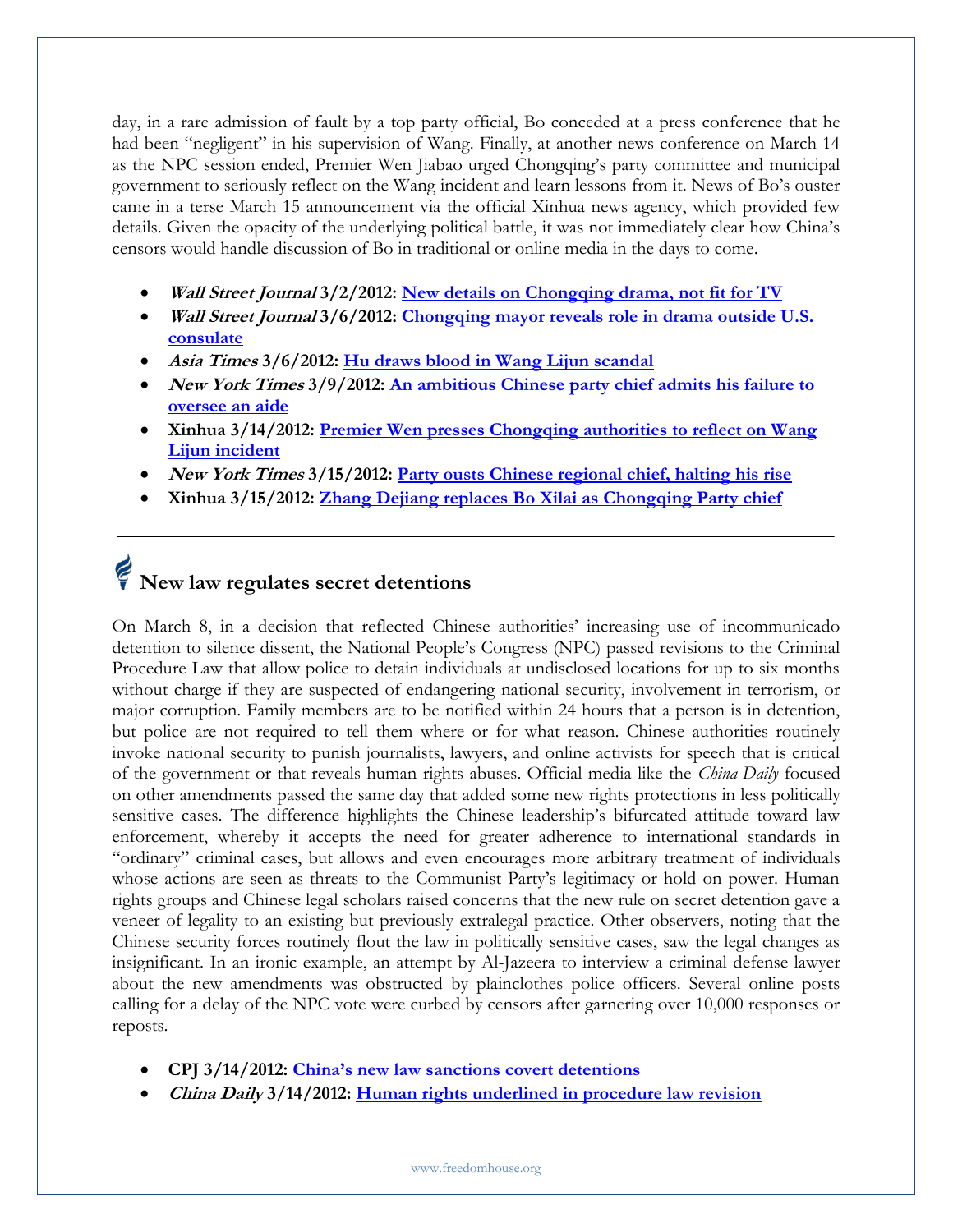- **CNN 3/14/2012: [China passes new law allowing secret detentions](http://www.cnn.com/2012/03/14/world/asia/china-criminal-law/)**
- **New York Times 3/14/2012: [Beijing expands safeguards for criminal suspects](http://www.nytimes.com/2012/03/15/world/asia/china-passes-new-safeguards-for-criminal-suspects-though-secret-detentions-by-police-are-still-allowed.html)**
- **China Digital Times 3/13/2012: [Does China's new detention law matter?](http://chinadigitaltimes.net/2012/03/does-chinas-new-detention-law-matter)**
- **Al-Jazeera 3/8/2012: [Chatting with China's security apparatus](http://blogs.aljazeera.com/asia/2012/03/08/chatting-chinas-security-apparatus)**

### **Death penalty TV show taken off the air**

The popular Chinese television show *Interviews Before Execution*, in which the host interviewed convicts facing the death penalty, was taken off the air by Henan Province's state-owned Henan Legal Channel on March 9 after a five-year run. Communist Party officials had reportedly grown concerned about the international attention the show was beginning to receive, with a new documentary about the program set to air on the British Broadcasting Corporation (BBC) on March 12. The weekly show was frequently ranked among Henan's top 10 television programs. Though some critics and viewers found the content exploitative, the production team claimed that its aim was to serve as a warning to others, and that the host, Ding Yu, never conducted interviews in cases where the crime was in question, or without consent from a judge. Ding did not adopt a passive approach, telling one prisoner, "You're dangerous to society. You're scum." In the days before her show was taken off the air, Ding told Britain's *Daily Mail* newspaper, "Our show involves a very sensitive subject involving human rights....We have been instructed not to accept any further interviews about the programme, particularly with foreign media." The exact number of executions is a state secret, and estimates vary widely, but China is believed to put more prisoners to death annually than the rest of the world combined. The San Francisco–based Duihua Foundation has estimated that roughly 4,000 convicts were executed in 2011. China's criminal justice system lacks due process and other fundamental safeguards, and a variety of crimes other than murder carry the death penalty. Executions are often carried out within days of a sentence's confirmation.

- **New York Times 3/6/2012: [On a new TV show in China, cue the firing squad](http://rendezvous.blogs.nytimes.com/2012/03/06/on-a-new-tv-show-in-china-cue-the-firing-squad/?emc=eta1)**
- **BBC 3/12/2012: [China's death row TV hit: Interviews before execution](http://www.bbc.co.uk/news/magazine-17303746)**
- **Daily Mail 3/4/2012: [The Execution Factor: It was designed as propaganda to deter](http://www.dailymail.co.uk/news/article-2109756/The-Execution-Factor-Interviews-death-row-Chinas-new-TV-hit.html)  would-[be criminals. Instead interviews on death row have become China's new TV](http://www.dailymail.co.uk/news/article-2109756/The-Execution-Factor-Interviews-death-row-Chinas-new-TV-hit.html)  [hit](http://www.dailymail.co.uk/news/article-2109756/The-Execution-Factor-Interviews-death-row-Chinas-new-TV-hit.html)**

### **State media revive Mao-era propaganda hero**

On March 5, the Chinese Communist Party (CCP) commemorated the 50th anniversary of the death of Lei Feng, a legendary truck driver in the People's Liberation Army who became a centerpiece of CCP propaganda after former leader Mao Zedong praised him as a model of "patriotic sacrifice." The "Learn from Comrade Lei Feng" campaign was initiated by the party mouthpiece *People's Daily* in 1963 and has been celebrated every year since. But according to Jeremy Goldkorn of Danwei.org, the media this year promoted the campaign on a scale "not seen for decades." A CCP commission held a discussion panel on March 2 on Lei Feng that included propaganda chief Li Changchun and aimed to "open up a grand new Chinese socialist development era." A leaked directive obtained by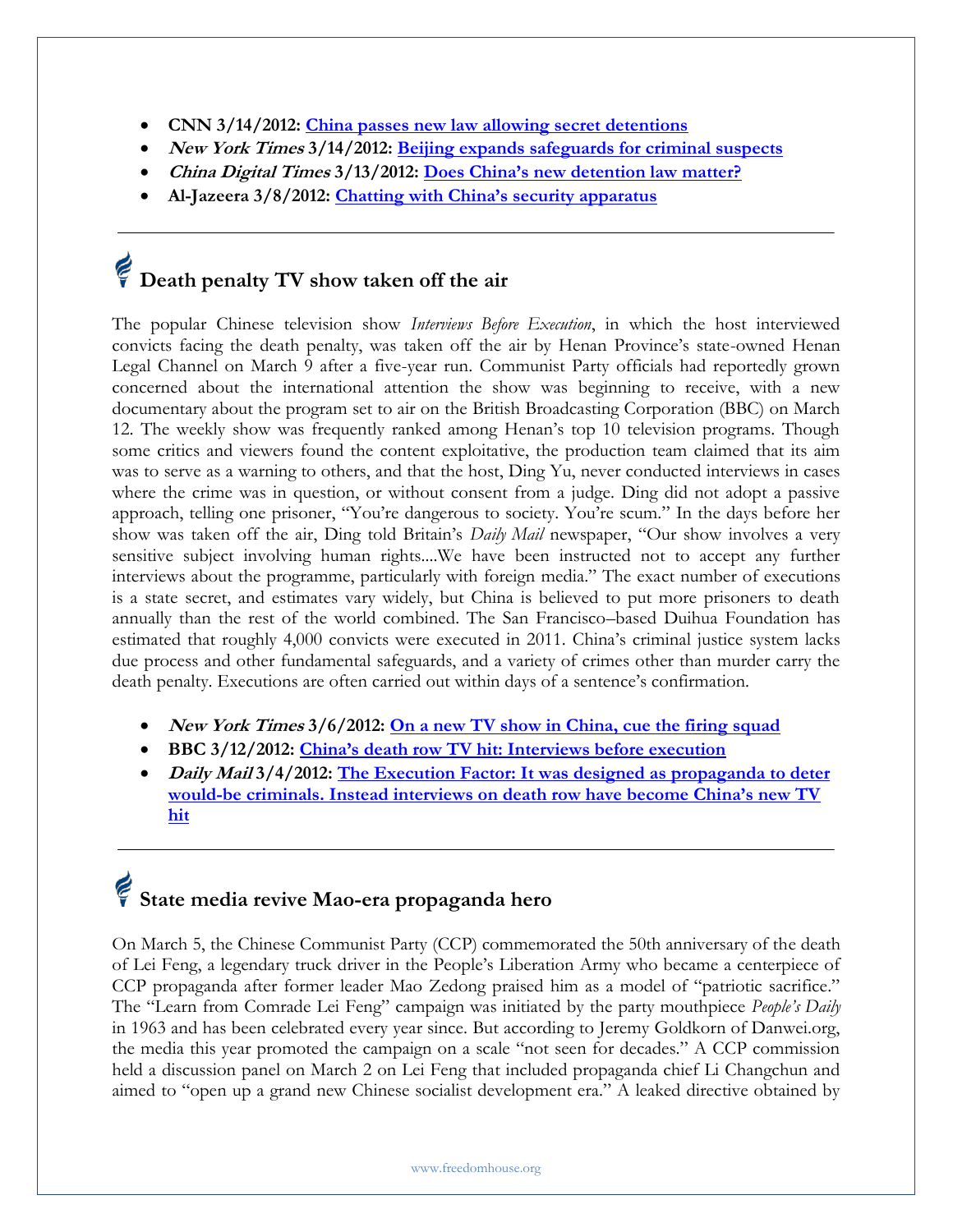the *China Digital Times* allegedly ordered traditional and online media outlets to "increase the scope of Lei Feng Propaganda." Accordingly, state broadcaster China Central Television created a special English-language website on the topic, "China Strength," while web portal Sina organized a "Lei Feng in My Heart" online writing contest, with prizes worth up to 1,000 yuan (\$160). Some Chinese netizens commented that it was government officials, not ordinary citizens, who needed to learn from Lei Feng's selflessness, while others circulated satirical spoofs on the campaign. One of the latter was a portrait of Lei Feng in which the face had been replaced with that of prominent Chinese artist and blogger Ai Weiwei, a vocal critic of the Chinese government. Ai denounced the campaign in an interview with a Japanese newspaper, saying that in a time of peace, "patriotism that places more importance on the state's interests than on individual happiness, truth and life is sinful."

- **China Digital Times 3/6/2012: Lei Fen[g: Hero for today's China?](http://chinadigitaltimes.net/2012/03/lei-feng-hero-for-todays-china/)**
- **China Scope 3/2/2012: [China launched the nationwide 'Learn from Comrade Lei](http://chinascope.org/main/content/view/4339/106/)  [Feng' ideology campaign](http://chinascope.org/main/content/view/4339/106/)**
- **Danwei 3/5/2012: [Lei Feng in the age of the microblog](http://www.danwei.com/lei-feng-in-the-age-of-the-microblog)**
- **Yomiuri Shimbun 3/4/2012: [Ai: China is ethically bankrupt](http://www.asiaone.com/News/AsiaOne%2BNews/Asia/Story/A1Story20120304-331475.html)**

#### **NEW MEDIA / TECHNOLOGY NEWS**

# **Microblog users punished for comments, reposting**

In several cases in recent weeks, Chinese internet users have been detained for posting politically sensitive information on microblogs, or in at least one instance, for simply reposting what another person had already put online. For example, on March 7, Zhang Mingyu, a businessman and local legislator from Chongqing, was taken by police from his Beijing apartment shortly after posting a microblog comment in which he hinted that he may have information on a scandal surrounding former Chongqing police chief Wang Lijun (see above). Just a few days earlier, Zhang had reported on his microblog that a Chongqing official known for ties to organized crime had committed suicide; the death was later confirmed, though police would not indicate the cause. There were no additional reports on Zhang's whereabouts, and his lawyers said they were unable to reach him on his mobile telephone. Separately, in Guangdong Province, an internet forum editor in Foshan is facing prosecution for reposting a message alleging that two prosecutors had been caught with prostitutes, but were released by police the next day. Colleagues of the editor, Shang Laicheng, told Radio Free Asia that he had been given time off work and that his computer had been taken by the authorities. While the veracity of the post in question remains unclear, the case points to a further escalation of the authorities' efforts to control the circulation of "harmful information" or "rumors" on microblogs (see CMB No. [49\)](http://www.freedomhouse.org/article/china-media-bulletin-issue-no-49).

- **CPJ 3/5/2012: [Online editor in China detained for reposting](http://www.cpj.org/2012/03/online-editor-in-china-detained-for-reposting.php)**
- **Southern Metropolis Daily 2/29/2012 (in Chinese): [Popular blogger detained 10 days](http://news.dayoo.com/foshan/201202/29/73438_22365312_4.htm)  [for repost alleging official caught with prostitution](http://news.dayoo.com/foshan/201202/29/73438_22365312_4.htm)**
- **Radio Free Asia 3/2/2012: [Editor held over sex rumor](http://www.rfa.org/english/news/china/prostitution-03022012101918.html)**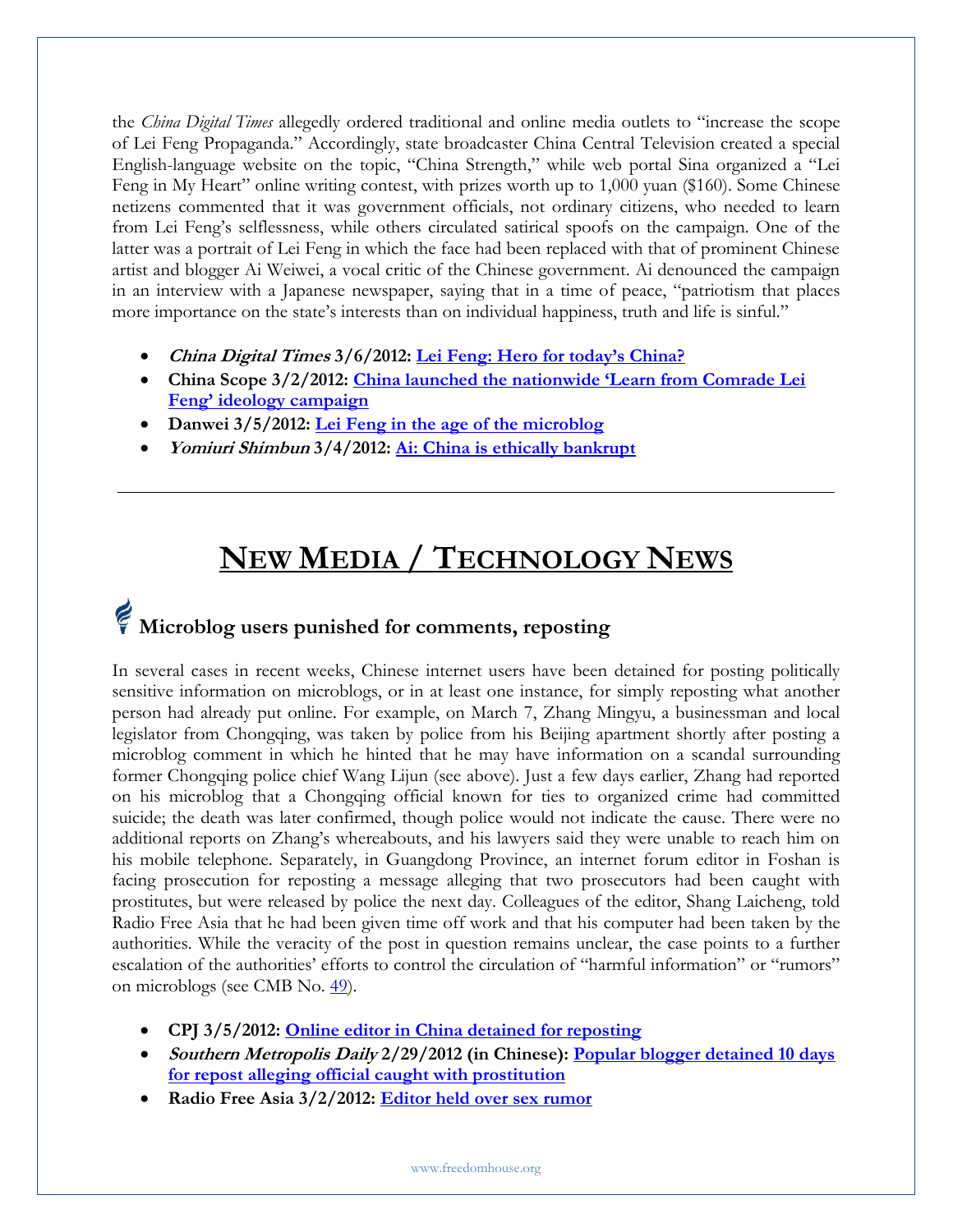- **IFEX 3/9/2012: [New detention law introduced; businessman harassed over blog](http://www.ifex.org/china/2012/03/09/zhang_mingyu)  [entries](http://www.ifex.org/china/2012/03/09/zhang_mingyu)**
- **Sydney Morning Herald 3/8/2012: [Chinese businessman detained before exposing](http://www.smh.com.au/technology/technology-news/chinese-businessman-detained-before-exposing-crime-links-20120307-1ukwh.html)  [crime links](http://www.smh.com.au/technology/technology-news/chinese-businessman-detained-before-exposing-crime-links-20120307-1ukwh.html)**

### **Amid censorship, netizens mock congress session**

The Chinese authorities tightened their grip on the media as the National People's Congress (NPC), China's rubber-stamp legislature, held its annual plenary session from March 5 to March 14, and the Chinese People's Political Consultative Conference (CPPCC), a state advisory body, held a parallel session. On March 12, the *China Digital Times* revealed a list of reporting instructions that were allegedly sent to both traditional and online media outlets. Among other directives, reporters were told not to hype stories surrounding former Chongqing police chief Wang Lijun (see above), or to bring up CPPCC members' suggestions on protecting freedom of speech. The media were also banned from reporting on "sudden incidents," stories of local petitioners, food safety problems, and news related to the upcoming election of Hong Kong's chief executive. The Central Propaganda Department reportedly told journalists not to cover web postings circulating in the Chinese blogosphere that mocked the NPC. Among them were photographs of NPC and CPPCC delegates in expensive designer clothes, compiled by reporter Zheng Wei of the Singapore-based *Straits Times* newspaper. Another popular item featured images of delegates either falling asleep or fiddling with their smartphones. Evan Osnos, writing for the *New Yorker* magazine, argued that the divergent treatments of the two sessions—by official media and by users of online social media—illustrated how China had become "a place of parallel truths: the official truth and the unofficial truth." Despite ever-increasing censorship and criminal penalties, Chinese netizens have continued to take the risk of exposing and disseminating the "unofficial truth."

- **China Media Project 3/9/2011: [National People's Congress fashion watch](http://cmp.hku.hk/2012/03/09/20273/)**
- **New Yorker 3/9/2012: [China and the unofficial truth](http://www.newyorker.com/online/blogs/evanosnos/2012/03/china-and-the-unofficial-truth.html)**
- **Wall Street Journal 3/9/2012: [Photos: China's sleepy delegates](http://blogs.wsj.com/chinarealtime/2012/03/09/photos-chinas-sleepy-delegates/)**
- **China Digital Times 3/12/2012: [Directives from the Ministry of Truth, February 6](http://chinadigitaltimes.net/2012/03/directives-from-the-ministry-of-truth-feb-6-mar-7-2012/)– [March 7, 2012](http://chinadigitaltimes.net/2012/03/directives-from-the-ministry-of-truth-feb-6-mar-7-2012/)**

### **Microblog deletions continue as real-name deadline nears**

Beijing-based microblogging sites are facing a state-imposed deadline of March 16 to complete the real-name registration of their users. The popular platform Sina Weibo has reported that about 60 percent of its account holders have submitted accurate information, including their full names and mobile-telephone numbers. Users who do not register by the deadline will be blocked from posting comments, but may keep their account and follow others' posts (see CMB No. [47\)](http://www.freedomhouse.org/article/china-media-bulletin-issue-no-47#Party). Meanwhile, Weibo staff have continued to delete messages on a range of topics, particularly when they are posted by users with large followings (see CMB No. [49\)](http://www.freedomhouse.org/article/china-media-bulletin-issue-no-49#Microblog%20highlights). Two such deletions were recently highlighted by the *China Media Project* at the University of Hong Kong. One of the posts, put up on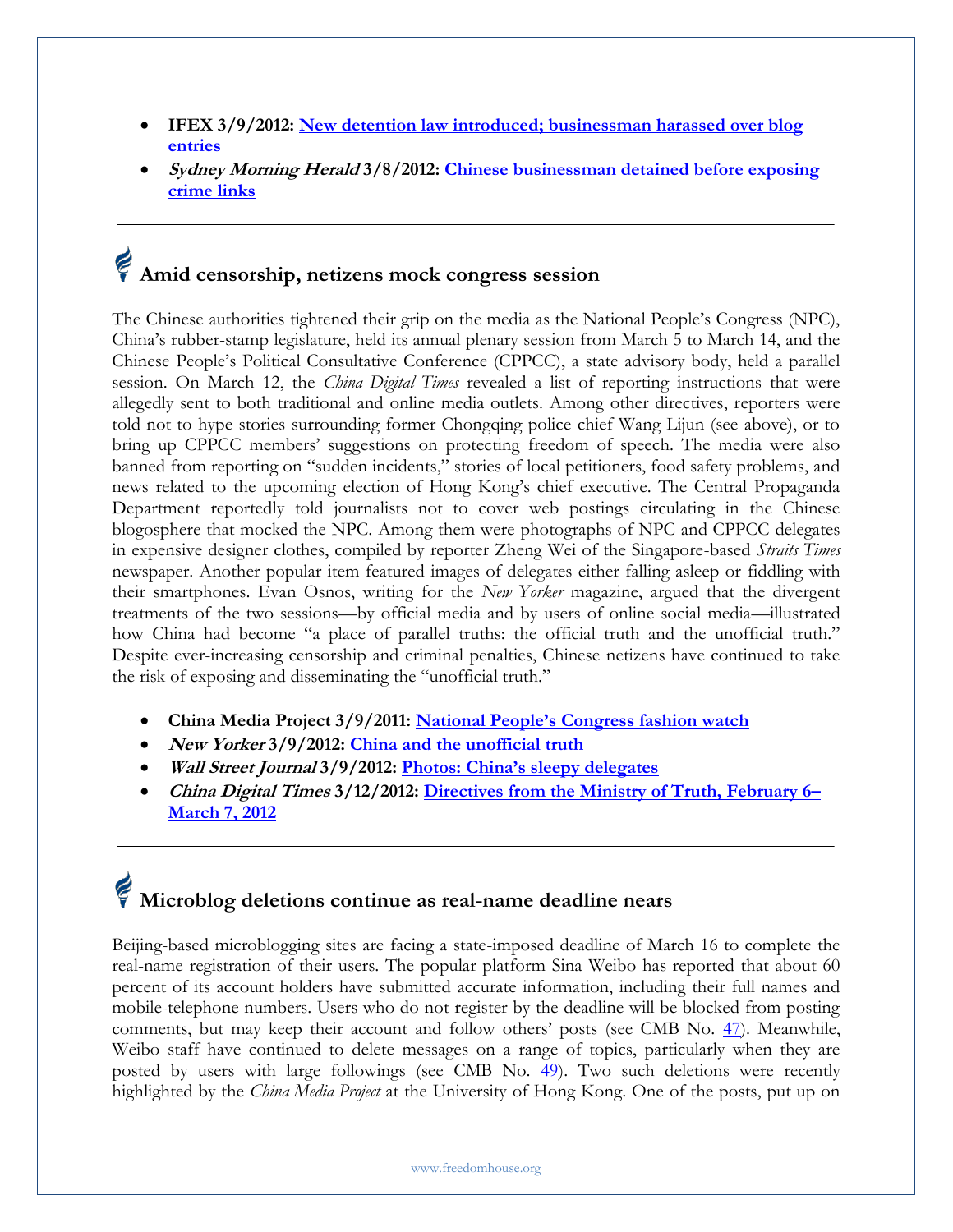March 9 by a law school deputy dean with 164,000 followers, showed bloodied migrant workers alongside a truck with the logo of the government's urban management personnel (*chengguan*), whose brutality in the past has sparked public protests. A March 7 post by financial magazine director Tian Weihua, who has 140,000 followers, was also deleted. It showed a renminbi bill on which someone had printed "Falun Dafa is Great!"—a reference to the persecuted Falun Gong spiritual group. In both cases, the verbal comment accompanying the photograph was vague and avoided sensitive words like "*chengguan*" or "Falun Gong" that might have triggered automated censorship, meaning they were likely removed by human monitors. The University of Hong Kong's WeiboScope database compiles deleted Weibo items, and recent searches of the trove by China Media Bulletin editors turned up a number of postings related to the March 5–14 session of the National People's Congress (NPC) or top political figures. These included messages that disclosed details of the recently amended secret detention law (see above), referred to the NPC session as "long and boring," or compared the NPC unfavorably with Taiwan's lively democratic legislature. One deleted post, by a Hangzhou-based magazine editor with about 70,000 followers, featured an image of former Chinese leader Jiang Zemin leaning over a group of computer users, with the caption, "I've come over to see whether you are criticizing me online."

- **BBC 3/12/2012: [China's Sina Weibo microblog nears identity deadline](http://www.bbc.co.uk/news/technology-17337252)**
- **[WeiboScope Search](http://research.jmsc.hku.hk/social/search.py/sinaweibo/#lastdeleted)**
- **China Media Project 3/6/2012: [Are you criticizing me?](http://cmp.hku.hk/2012/03/06/20113/)**
- **China Media Project 3/7/2012: [Web censors not amused by Falun Gong jest](http://cmp.hku.hk/2012/03/07/20129)**
- **China Media Project 3/9/2012: [Images of urban brutality](http://cmp.hku.hk/2012/03/09/20302/)**

# **Youku-Tudou merger to consolidate online video market**

Youku, China's largest online video platform, announced on March 12 that it planned to acquire its smaller rival, Tudou, in order to better compete with the country's popular multipurpose web portals, such as Sina, Baidu, and Tencent. The new company, to be named Youku Tudou Inc., was expected to enjoy lower overall costs for licensing and transmitting content. Both Youku and Tudou had reported net losses for 2011, and they still needed to convince shareholders that the consolidation would be effective. Analysts told the *South China Morning Post* that Chinese regulators would probably approve the deal, as they tended not to oppose market consolidation. This could be because a smaller number of dominant companies facilitates implementation of censorship and content controls. Youku and Tudou already benefit from the fact that potential foreign competitors like YouTube remain officially blocked. However, the State Administration of Radio, Film, and Television announced in February that it planned to develop comprehensive regulations for online television content (see CMB No. [48](http://www.freedomhouse.org/article/china-media-bulletin-issue-no-48#Regulator%20plans)), which are bound to affect Youku Tudou's business outlook.

- **South China Morning Post 3/13/2012: [Rivals merge to form online video giant](http://www.scmp.com/portal/site/SCMP/menuitem.2af62ecb329d3d7733492d9253a0a0a0/?vgnextoid=408d2a1c69706310VgnVCM100000360a0a0aRCRD&ss=China&s=News)**
- **Bloomberg 3/12/2012: [Youku to buy China online video rival Tudou in \\$1 billion](http://www.bloomberg.com/news/2012-03-12/youku-to-buy-china-online-video-rival-tudou-in-1-billion-stock-only-deal.html)  [stock-only deal](http://www.bloomberg.com/news/2012-03-12/youku-to-buy-china-online-video-rival-tudou-in-1-billion-stock-only-deal.html)**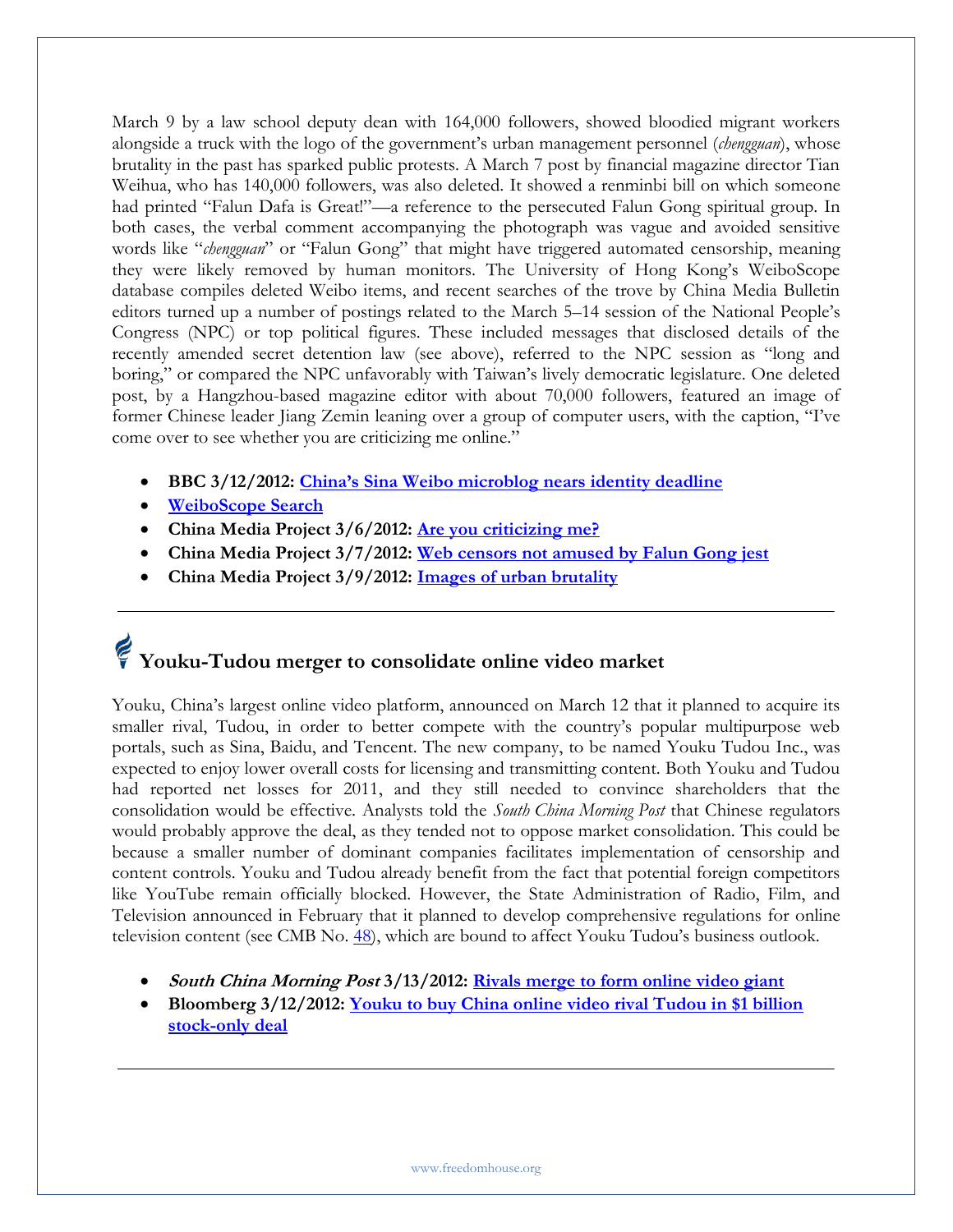#### **BEYOND CHINA**

#### **Taiwanese, mainland reporters cite cross-strait restrictions**

Mainland Chinese journalists are complaining of restrictions in Taiwan, where the authorities allow only 10 mainland media outlets to operate, and each is allowed a quota of five correspondents working under single-entry, three-month visas. Mainland reporters say that the short span of the visas makes it difficult to find suitable housing, and to conduct substantive reporting. In a press conference on February 29, China's Taiwan Affairs Office spokesperson, Fan Liqing, called for permanent press offices to be set up across the Strait "as soon as possible." However, an official at Taiwan's Mainland Affairs Council (MAC), Hua Shih-chieh, said that China's tightly controlled media environment was "the core hindrance blocking cross-strait press exchanges." According to a statement issued by the Taipei-based media rights group Association of Taiwan Journalists (ATJ) on March 1, Beijing recently barred Taiwanese journalists from reporting at an international conference in Hainan Province. ATJ said that despite the participation of Taiwanese officials, reporters from Next Media Group were denied accreditation to attend the government-organized Boao Forum for Asia, an annual event to be held from March 31 to April 3. Next Media Group, which has been denied entry since the conference was first held in 2009, is owned by Hong Kong media tycoon Jimmy Lai, a vocal critic of the Chinese Communist Party and its human rights record.

- **Association of Taiwan Journalists 3/1/2012 (in Chinese): [ATJ condemns Chinese](http://atj.twbbs.org/tai-wan-xin-wen-ji-zhe-xie-hui-da-shi-ji/ji-xie-gong-gao2012/201231jixieshengmingqianzezhongguozhengfuzaidujujuetedingmeiticaifangqianzhixinwenziyou)  [government for barring media outlet from reporting](http://atj.twbbs.org/tai-wan-xin-wen-ji-zhe-xie-hui-da-shi-ji/ji-xie-gong-gao2012/201231jixieshengmingqianzezhongguozhengfuzaidujujuetedingmeiticaifangqianzhixinwenziyou)**
- **Xinhua 2/29/2012: [Mainland calls for permanent press offices across Taiwan Strait](http://news.xinhuanet.com/english/china/2012-02/29/c_131437539.htm)**
- **IFEX 3/6/2012: [IFJ urges lifting of ban on Taiwan media group at Chinese regional](http://www.ifex.org/china/2012/03/06/media_group_ban/)  [forum](http://www.ifex.org/china/2012/03/06/media_group_ban/)**
- **Asia Times 3/9/2012: [Mainland journalists face oppression in Taiwan](http://www.atimes.com/atimes/China/NC09Ad01.html)**

### **China suspected in Facebook-based NATO spying**

Britain's *Observer* newspaper reported on March 10 that acquaintances of the North Atlantic Treaty Organization (NATO) supreme allied commander, U.S. admiral James Stavridis, had allegedly been targeted by cyberespionage originating in China. The spies had created a fake account for the admiral on the popular social-networking site Facebook last year, through which they lured his family members and colleagues to accept bogus "friend requests." Though it was unlikely that military information was leaked via the site, the perpetrators were able to obtain personal information such as e-mail addresses, telephone numbers, and photographs by interacting with the admiral's contacts. NATO refused to identify the security breach's country of origin, but several sources confirmed that it had been traced to China. Military officers and diplomats were also told in classified briefings that the so-called "social engineering" activities, characterized by high sophistication, pointed to "state-sponsored individuals" in China. Concern has been growing among democratic governments and international companies about the scale of China-based cyberespionage (see, inter alia, CMB Nos. [45](http://www.freedomhouse.org/article/china-media-bulletin-issue-no-45#Hacking%20of%20Canadian) and [47\)](http://www.freedomhouse.org/article/china-media-bulletin-issue-no-47#China-based). The U.S.-China Economic and Security Review Commission released a report on March 8 on Beijing's growing hacking capabilities, finding that while the Chinese government is funding research on cyberwarfare at 50 local universities, the